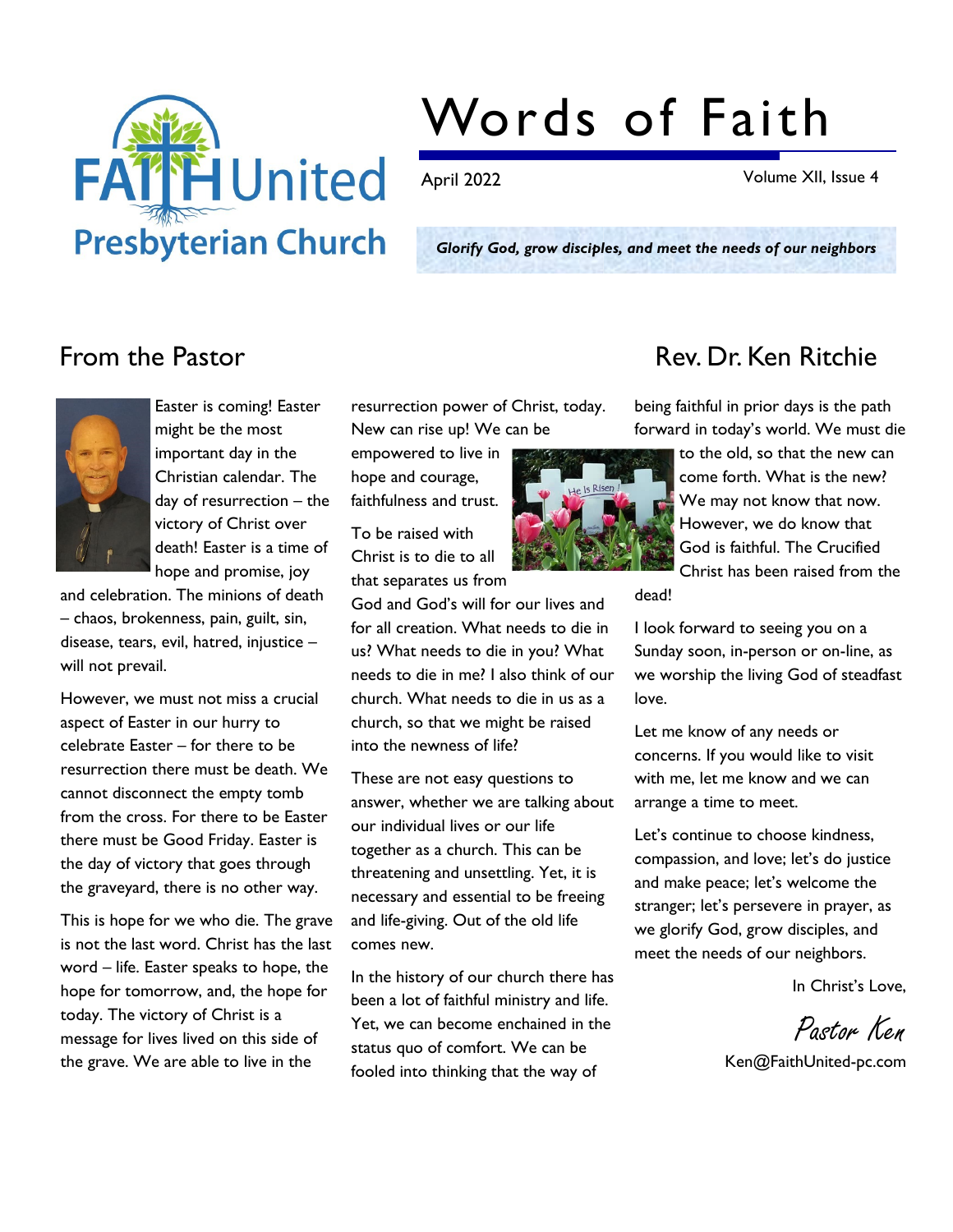#### Outreach & Evangelism Courtland Lewis

The One Great Hour of Sharing offerings will be received through Easter, April 17. Whether giving online or via check please designate your offering by noting it for "OGHS."

For over 70 years, One Great Hour of Sharing has provided Presbyterians a way to share God's love with our neighbors in need around the world. In a world of disaster, hunger, and oppression millions of people lack access to sustainable food sources, clean water, sanitation, education, and opportunity. The three programs supported by One Great Hour of Sharing - Presbyterian Disaster Assistance, the Presbyterian Hunger Program, and Self-Development of People - all work in different ways to serve individuals and communities in need. From initial disaster response to ongoing community development, their work fits together to provide people with safety, sustenance, and hope.

As we consider our One Great Hour of Sharing donations this year we cannot ignore the violence in Ukraine. One of the three programs supported by One Great Hour of Sharing is Presbyterian Disaster Assistance. As the violence in Ukraine continues, the number of people being displaced internally and fleeing to neighboring countries increases by the day. And in the midst of the chaos, there are sibling churches and ecumenical partners who are already providing assistance with basic items for survival. Our first priority is to provide funding to these partners on the ground. While the scale of this crisis is new, receiving refugees from Ukraine and other countries in Central and Eastern Europe is not, which means we have trusted, established partners with the knowledge and expertise to carry out this important work. Our response will include both financial and technical assistance as the network of faith communities providing humanitarian assistance grows in the months ahead.

You can choose to give to One Great Hour of Sharing (OGHS) or specifically Presbyterian Disaster Assistance-Ukraine (PDA-Ukraine). Please designate your gift in the Memo section by notating either "OGHS" or "PDA-Ukraine" and your gift will be designated as requested. Thank you in advance for your gifts to One Great Hour of **Sharing and Presbyterian Disaster Assistance-Ukraine.** 

#### Praying the Beatitudes

Pastor Ken continues the midweek devotion, Praying the Beatitudes. Jesus began his Sermon on the Mount with these provocative and comforting statements of blessing. In many ways, the Sermon on the Mount is a disciple's training manual. What does it mean to be a follower of Jesus in these chaotic and anxious times? How might praying the beatitudes form and shape our faith and faithfulness? Each Wednesday a new video offering will be posted to the church's Facebook page and YouTube channel. If you like

**PRAYING THE BEATITUDES** 

the Facebook page and/or follow the YouTube channel you will get notice when they have been uploaded. Join us and spread the word! Perhaps someone who is not part of our church might be interested!

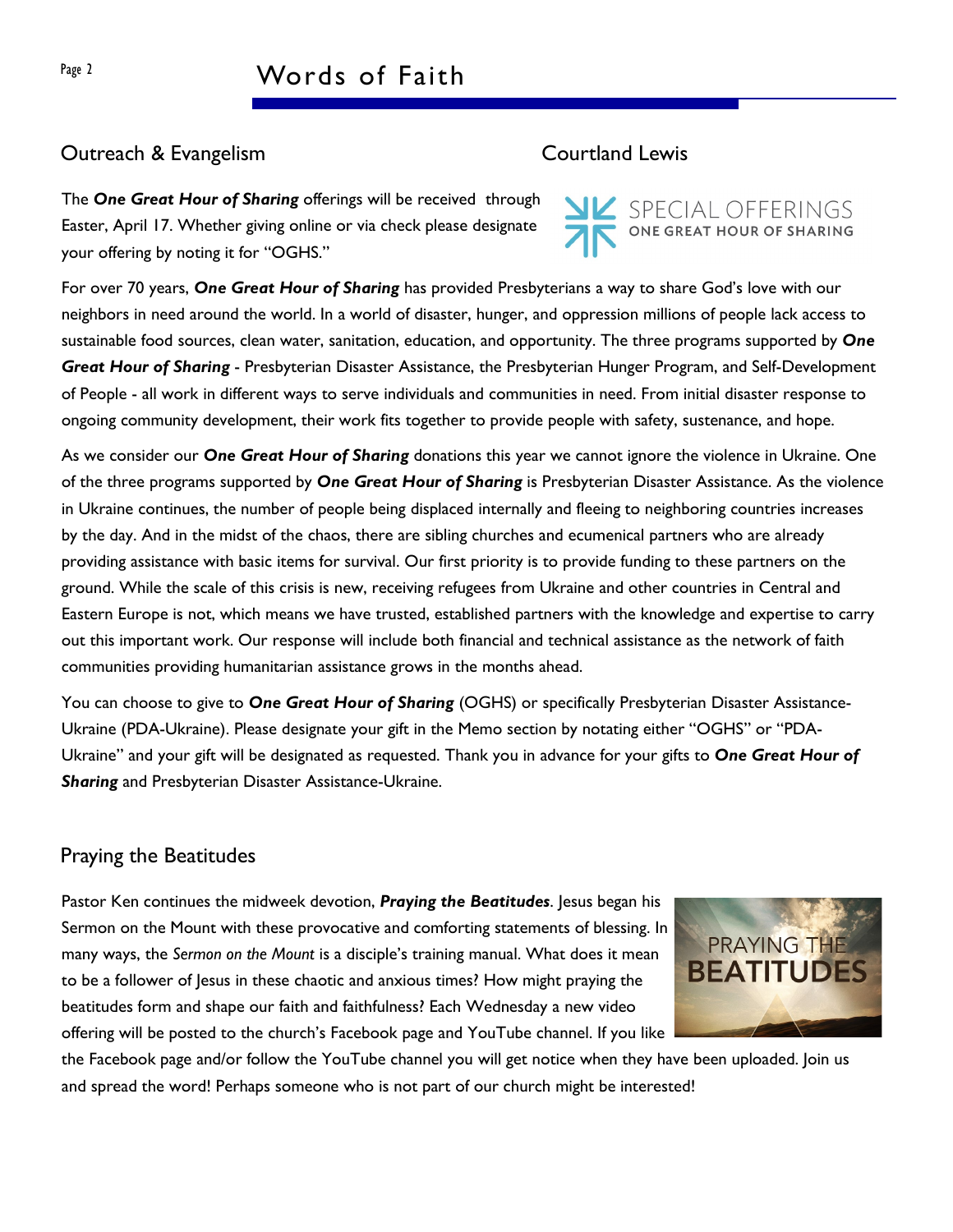#### Happy Birthday!

Dixie Howell  $*$  Brenda Burkham

### April 13

April 11

- April 10 \* Doug Sparks
- \* Scarlett Silva



#### Homebound or Recovering:

- © Charley Rae Furrh (Terri Russell's cousin)
- © Freddie Simmons

#### Prayers for:

- © David Duell
- Dale Durcholz
- Kathie Heffler
- Roger Jones
- © Mike Jones
- © George & Mozelle Mills

April 19

¯ Richard Davenport

© Dennis Van Deventer







#### Weekly Bible Study class **Rich Lewis** Rich Lewis

### The class is currently led by Rich Lewis. They meet from 9:45 to 10:45 in classroom #4. Their current series: The Other Three Kings: Saul, David and Solomon. The kings were heroic, troubled, principled, and flawed. They will read about and discuss these characteristics and their effects on the Kingdom of Israel. Check the weekly News Brief for updates of their study.

#### Order Form for Lilies

It is time to place your order for Easter Lilies. We will take orders until Palm Sunday. Please print your specific dedication/sentiment. You may mail this form with payment attached to the church office by Palm Sunday. Please note "for Lilies" in the memo section if paying by check.

I (we) wish to order \_\_\_\_\_\_\_\_\_\_\_\_\_\_\_ lilies at \$11.00 each. **Quantity** 

Please check one:

Payment (include check  $#$ ) Wish to pay later

3.

Name(s): Name (s) = Name (s) = Name (s) = Name (s) = Name (s) = Name (s) = Name (s) = Name (s) = Name (s) = Name (s) = Name (s) = Name (s) = Name (s) = Name (s) = Name (s) = Name (s) = Name (s) = Name (s) = Name (s) = Name

Please print the following dedication(s) for my (our) Easter Lilies.

## 1. 2.





Page 3